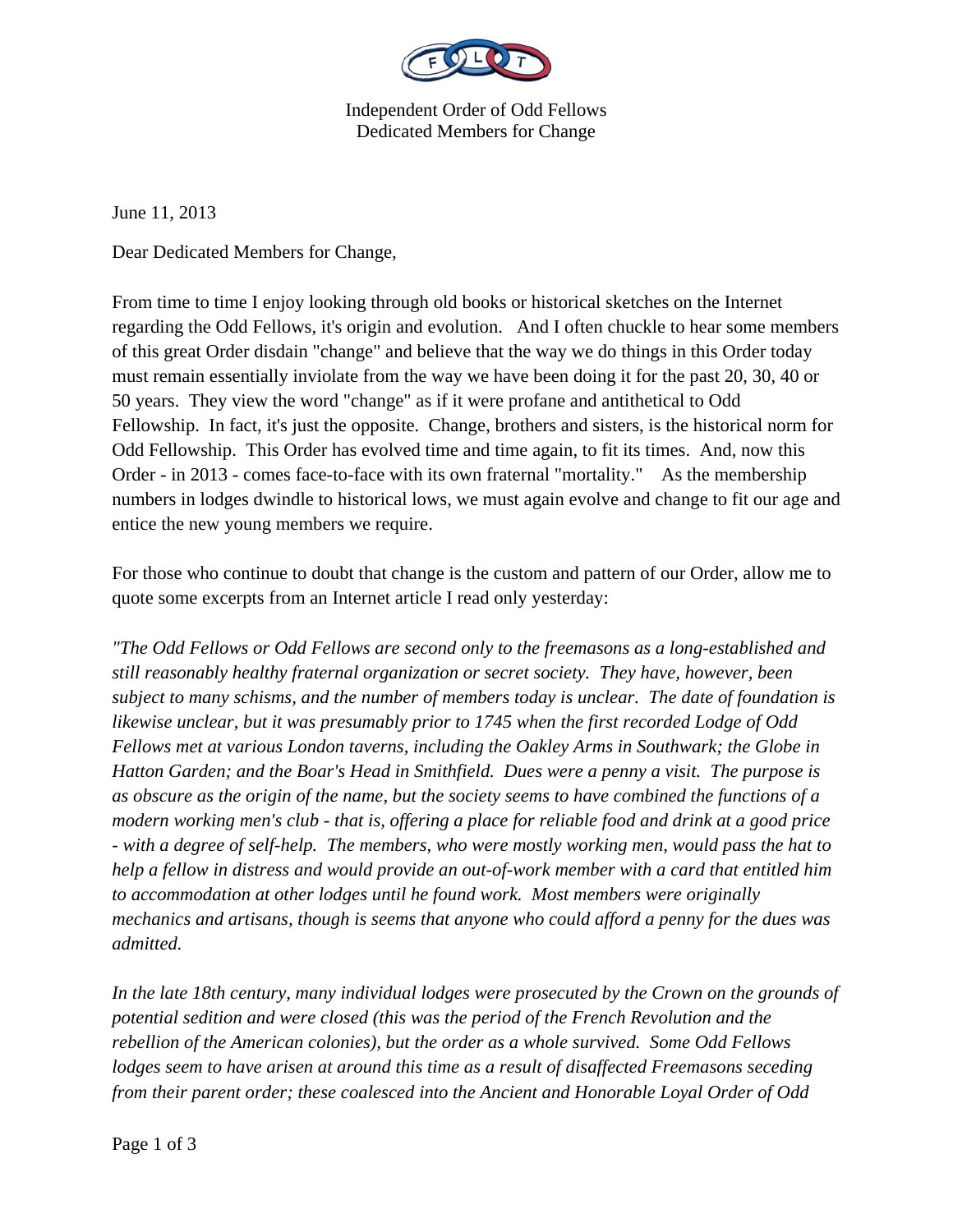

Independent Order of Odd Fellows Dedicated Members for Change

*Fellows. At the same time, most other Odd Fellows' lodges amalgamated into the Patriotic Order of Odd Fellows, which later became known as the United or Union Order of Odd Fellows. London remained the seat of the order.* 

*The first great schism came in 1813. Odd Fellows at that time were notoriously fond of a dram, and a group of unusually sober-minded northerners took exception to this bibulousness and formed the Independent Order of Odd Fellows, Manchester Unity (or Union). This is the root order of most subsequent Odd Fellows foundations, including the American Independent Order of Odd Fellows."* 

This short vignette offers just a glimpse into the evolving nature of our Order. We started in the pubs of England as a group of members who enjoyed each others company and wanted the social fellowship that a fraternal order offered, complete with good food and good drink. And we evolved into a society that provided help and assistance to members who were sick or in distress or out of work. And because Odd Fellows evolved into such a support function, it was imperative that we developed secret signs and passwords and cards so that only Odd Fellows could enjoy the benefits of membership and frauds could not take advantage of the member's largesse. The evolution continued when Odd Fellowship essentially was split by a group who disdained alcohol.

When Odd Fellowship came to the United States the evolution continued. We have seen over the past 200 years major welcomed changes in the Odd Fellows including the inclusion of people of color, of women, of members as young as 16. We have seen the number and scope of the degrees changing over time.

And now, as we move forward in the 21st Century, it is time - long overdue, in fact - for some serious evolution in our Order. This is not just a matter of semantics, this is a mater of survival. For many young men and women in 2013, Odd Fellows and Rebekahs appear as if they never left 1913. The basic teachings of Odd Fellowship are as true today as they were in 1745. But we can't get men and women of the 21st Century to join Lodges where the members are all in their 70's and 80's, and all that takes place are secret ritual meetings, an occasional potluck, and not much else. If you doubt this is true, just take a look at our membership statistics for the past 60+ years - almost without fail - we have lost members and Lodges year after year. That's over 3 generations of decline. Frankly, we keep doing the same things, in the same ways, over and over again - and somehow we expect that things will get better and this will grow our Order. But it has not.

This does not have to be our story going forward. We can evolve to meet the needs of today's